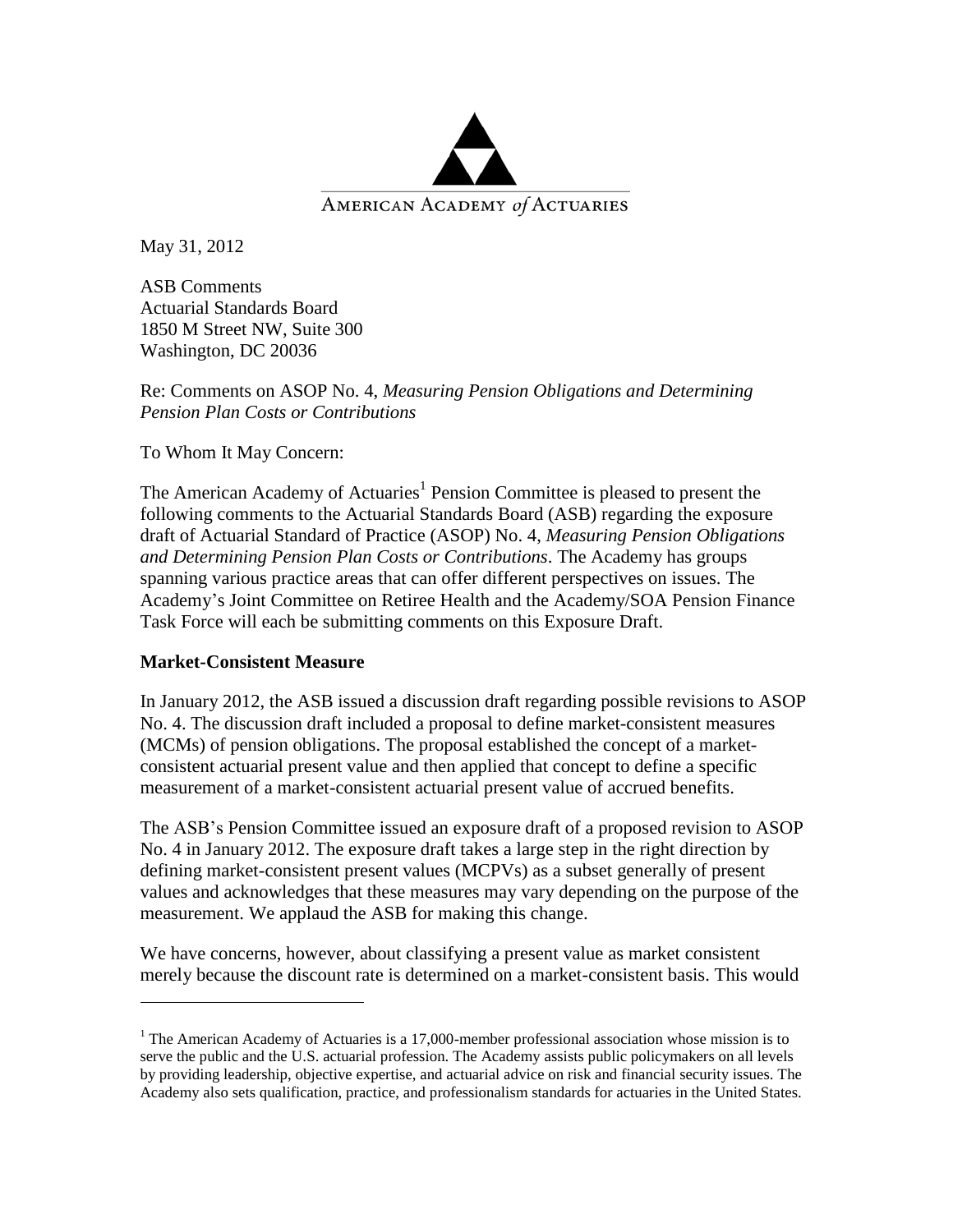seem to ignore other elements of present values that may or may not be determined on a market-consistent basis. In addition, we believe that basing assumptions on market conditions is an evolving practice and that the single term "market consistent" is too narrow to encompass its many variations.

We believe that a more appropriate classification of present values in Section 3.7 would include three categories:

- *Present values that are discounted with an expected return on plan assets*. This category would be little changed from the current Section 3.7.1.
- *Present values that are discounted based on market pricing of future cash flows.* As detailed below, this category would encompass both obligations based on more strictly market-consistent discount rates (as discussed in the exposure draft) and obligations based on discount rates more generally derived from market observations.
- *Present values based on other discount rates*. This new category also is detailed below.

This focus on the discount rate input suggests that the more appropriate standard in which to elaborate on these distinctions is ASOP No. 27, not ASOP No. 4 (we are making similar remarks in our comments on ASOP No. 27). If the present-value terminology is not changed to include the references to discount rate, we believe that ASOP No. 4 should state clearly that using one particular assumption that is market consistent does not necessarily mean that the present value as a whole is market consistent, and explain the rationale for the terminology that is used in light of this fact.

# **Terminology**

## *Present values not based on plan assets and MCPVs*

In the exposure draft Sections 3.7.1 and 3.7.2 define two types of present values—present values based on plan assets (for which the obligation varies with the allocation and anticipated returns of the assets used to fund it) and present values not based on plan assets (for which the obligation does not vary with the allocation or anticipated returns of the assets used to fund it). As noted above, we recommend retitling and restructuring these sections in a more descriptive manner that (1) focuses on the discount rate, not the present value as a whole, and (2) reflects the fact that discount rates may be market based, i.e., derived from market observations without being strictly market consistent. We note that Section 4.1.1 of ASOP No. 27 requires the actuary to describe whether the discount rate represents an estimate of future experience, an observation of financial market data, or a combination of the two. The terminology for present values should be consistent with the terminology in ASOP No. 27.

Section 3.7.3 introduces the term *market-consistent present value* and further defines MCPVs as a type of present value not based on plan assets. We have several concerns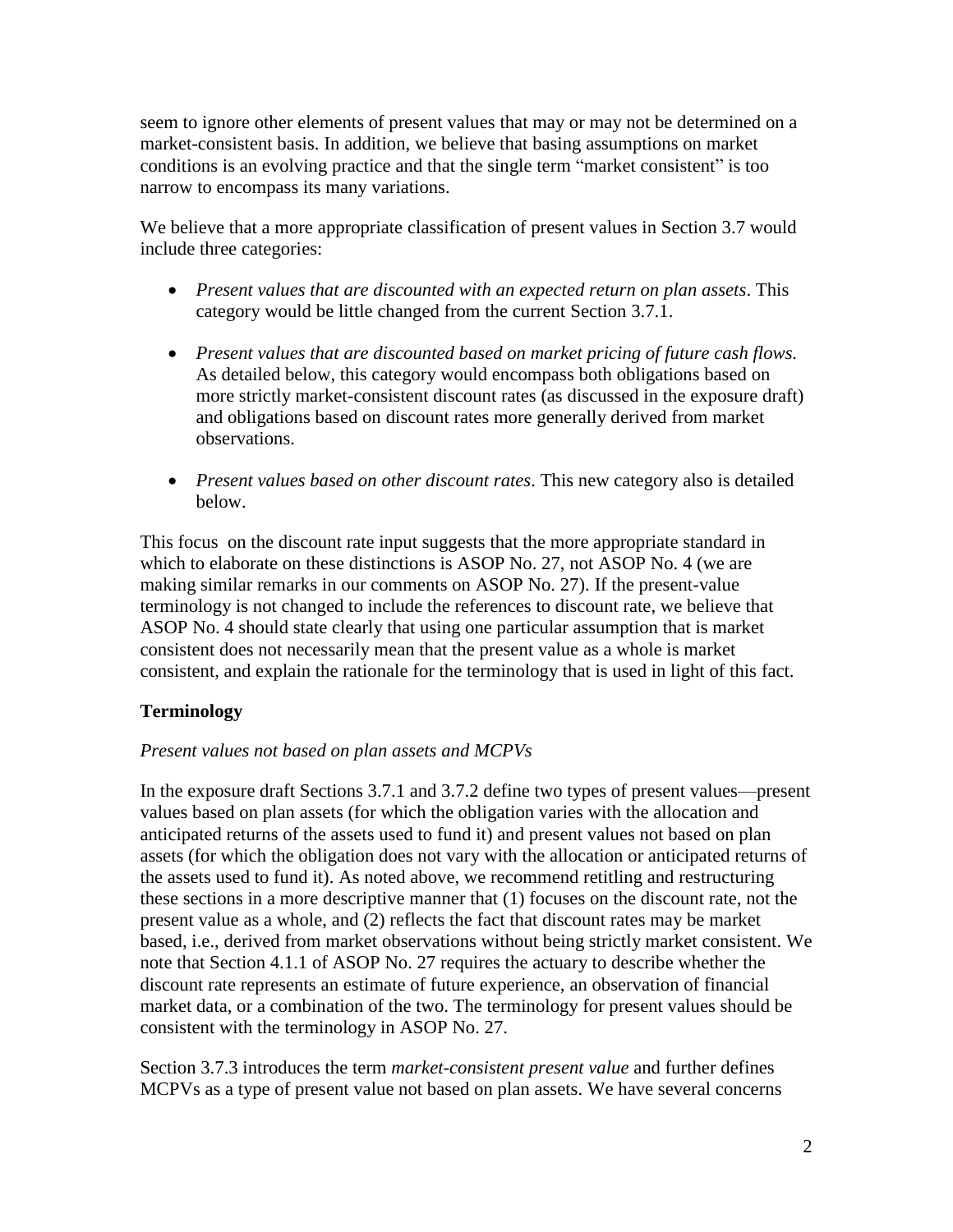with this section, some of which already have been noted. We will articulate our concerns and then suggest an approach that addresses them all.

- There is an evolving class of measures that are "market based" and a single term of "market consistent" is not sufficient to describe all of them. In most contexts, discount rates that are not based on plan assets nonetheless are derived from market observations, even if those observations may not be current or rigorous enough to be considered fully market consistent. Examples of such rates are rates that include averaging (PPA rates, for example) or rates that are used for multiple periods before being reexamined.
- A present value should not be labeled as market consistent merely because the discount rate is determined in a manner that reflects current market conditions. Doing so is misleading and could reflect poorly on the profession and subject actuaries to substantial risks. In many situations, the discount rate will be the most important assumption but it is not the only one (for example, inflation, salary scale, cash balance interest-crediting rates, medical trend rates, demographic assumptions, etc.), and these other assumptions may or may not be market consistent.
- The examples in 3.7.3 a–c [additional considerations when calculating MCPVs] are too prescriptive and address only a small portion of the potential measurement purposes for which a market-consistent discount rate might be appropriate.
- From a presentation perspective, it is not clear why MCPVs are a distinct section as opposed to a subsection of 3.7.2. This could be misleading to the reader.

To address these issues we recommend the following changes:

- Section 3.7.1 should be retitled "Present Values that Are Discounted Based on Expected Return on Plan Assets."
- Section 3.7.2 should be retitled "Present Values that Are Discounted Based on Current or Past Market Pricing of Cash Flows," or some other title encompassing the broad range of discount rates that are derived from observations of market interest rates and are consistent with the terminology in ASOP No. 27.
- Section 3.7.3 of the exposure draft should be included as the first subsection of Section 3.7.2, entitled "Present Values Based on Market-Consistent Discount Rates."
- A new subsection within Section 3.7.2, entitled "Present Values Based on Other Market-Derived Discount Rates," should follow. This type of present value would be described as based on discount rates that more generally are derived from market observations, but are not based so specifically on current market conditions on the measurement date that they would be considered market consistent. Examples of such discount rates include rates that average market rates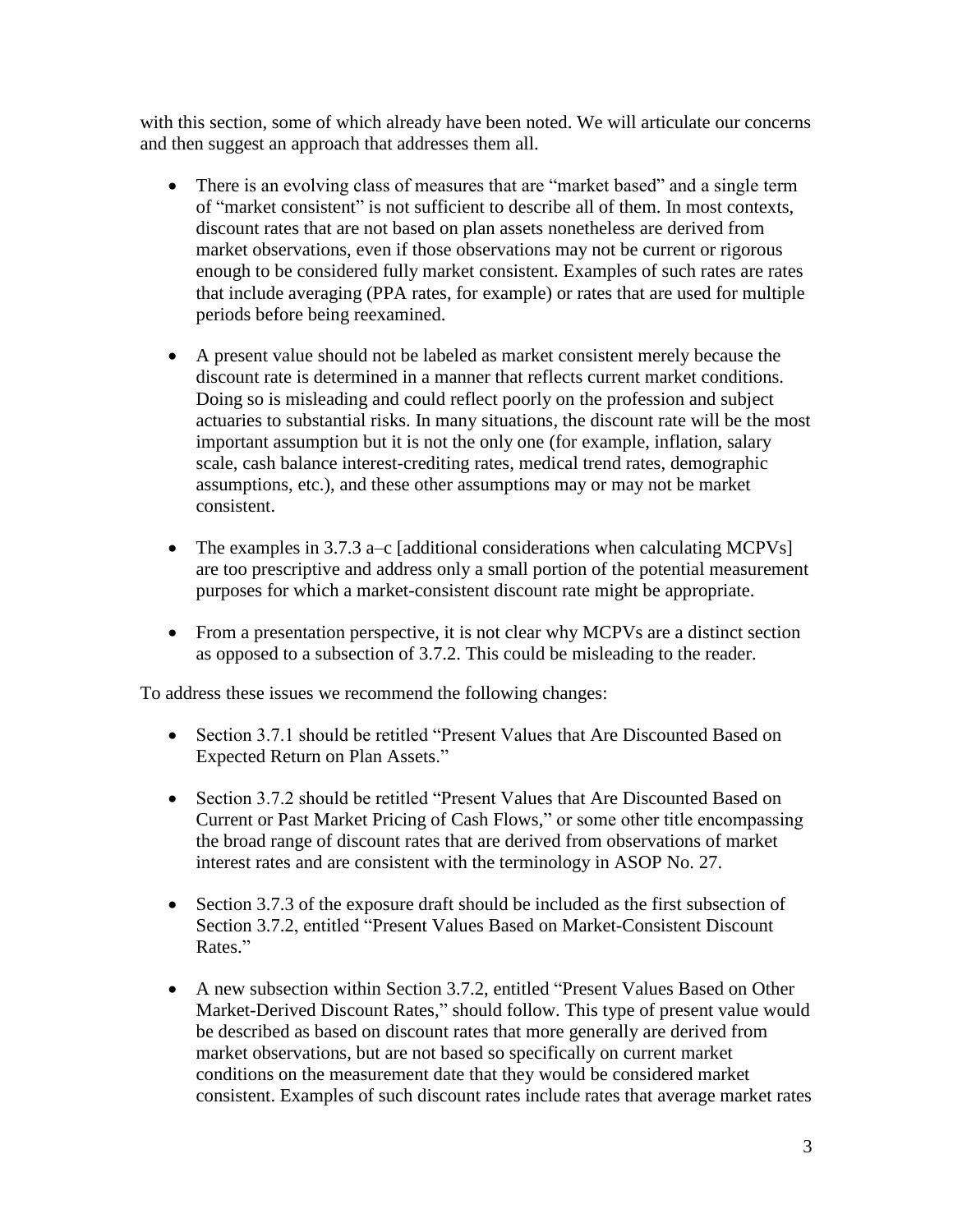over a period of time or that were based on market conditions on a date other than the measurement date.

- A new Section 3.7.3 should include present values discounted using any other discount rates, those that are based neither on expected earnings nor on the market-pricing-based discount rates under 3.7.2. Examples of such discount rates include rates that are prescribed, rates stipulated in plan documents, rates used for modeling what future conditions might be, and rates based on a principal's internal measures—such as its cost of capital.
- Finally, Section 3.7 should note that some present values may be based on a combination of discount rates determined under Sections 3.7.1 and 3.7.2 (and possibly even 3.7.3). Examples of such rates may be found in the corporate, multiemployer, and public-sector practices.
- We also recommend deleting the portion of exposure draft 3.7.3 (which under our recommendation would be the first subsection of 3.7.2) beginning with "Additional considerations include…" We believe, however, it is still worthwhile for the ASOP to make clear that when determining a market-consistent discount rate, it might or might not be appropriate to consider payment default risk based on the facts and circumstances of a particular measurement as well as the potential to "make estimates for valuation parameters that cannot be readily observed in the marketplace."

#### *Advancing Practice*

Market-consistent measurement is an evolving area of interest. As discussed above, the discount rate is only one element of such measurements. It also is possible to identify other inputs to present-value calculations that can be determined on a marketconsistent basis. Although we believe that actuaries should be allowed to consider or perform such measurements as they judge appropriate, we do not feel that practice, knowledge, and tools have advanced sufficiently to warrant their inclusion within an ASOP or to prescribe particular usage. Thought and practice still are evolving in this area and we believe that the most appropriate manner in which to advance this development is through a practice note. The Academy, therefore, will consider developing a practice note that will discuss more thoroughly the issues and approaches for market-consistent measures. We would be happy to discuss with the Pension Committee of the ASB areas to be addressed in such a practice note.

## *Economic Value*

The Transmittal Memorandum, Section 3.5.3 and Section 3.7.3, makes reference to economic value. However, economic value is not defined in the ASOP and might be interpreted in various ways—some of which are substantially different from each other. We recommend that the ASB remove the term entirely, as it is ambiguous and potentially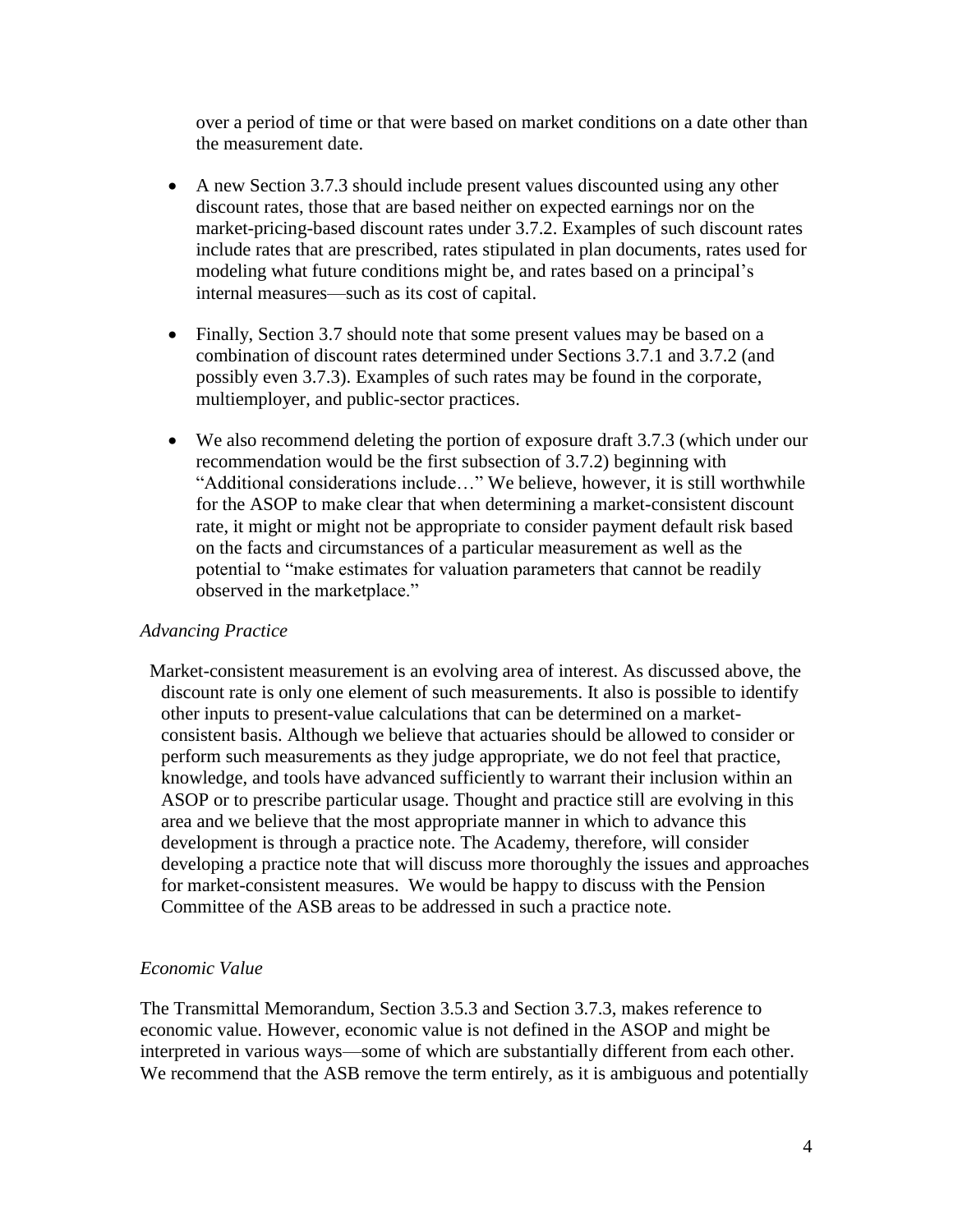misleading. If the term is retained then the standard should define it explicitly in Section 2.

# **Fully Funded**

Section 4.1.p requires an actuary who discloses that the plan is fully funded to disclose the specific measures of plan assets and liabilities underlying the determination. The actuary also is required to disclose:

- 1. Whether the market value of assets is sufficient to settle the obligation,
- 2. that being fully funded is a point-in-time measurement,
- 3. whether there is significant risk that the plan may cease to be fully funded, and
- 4. that additional contributions may be required if the plan is fully funded relative to accrued benefits but not projected benefits.

As discussed in more detail below, we believe the board's concerns could be addressed by replacing these disclosures under 4.1.p with a limited qualitative disclosure, such as the following statement (which could be included in the ASOP as an example):

"An actuarial valuation is only a snapshot of a plan's estimated financial condition at a particular point in time and is based on the underlying data, assumptions, and methods; it does not predict the plan's future financial condition or its ability to pay benefits in the future. Even though a particular measurement of a plan's assets and its actuarial liabilities may show that the plan is fully funded, some or all of the following may occur: assets may not be sufficient to settle the obligations of the plan now or in the future; the plan may not be fully funded in the future; current or future contributions may be required by law or funding policy."

We recognize the ASB's concerns regarding the potential misunderstanding of fully funded (or a similar measure, such as a ratio that exceeds 100 percent). But we object to the first and fourth disclosure requirements because they might require the calculation of measurements that have not been performed, may not be desired by the principal, and for which the actuary likely would not be compensated. For example:

 The actuary might not know whether the market value of assets is sufficient to settle the obligation. For example, assume an actuary discloses that a particular plan is 105 percent funded on the basis of the liabilities used to determine the plan's minimum funding requirement. If the plan sponsor has not indicated any intent to terminate, the actuary likely will not have measured the plan's liability on a settlement basis. In such an instance, the actuary will be reluctant to make any statement regarding the plan's funded status on a settlement basis because he has no information on which to base a statement (except perhaps that the plan will likely be less well-funded when measured that way). Certainly the actuary can not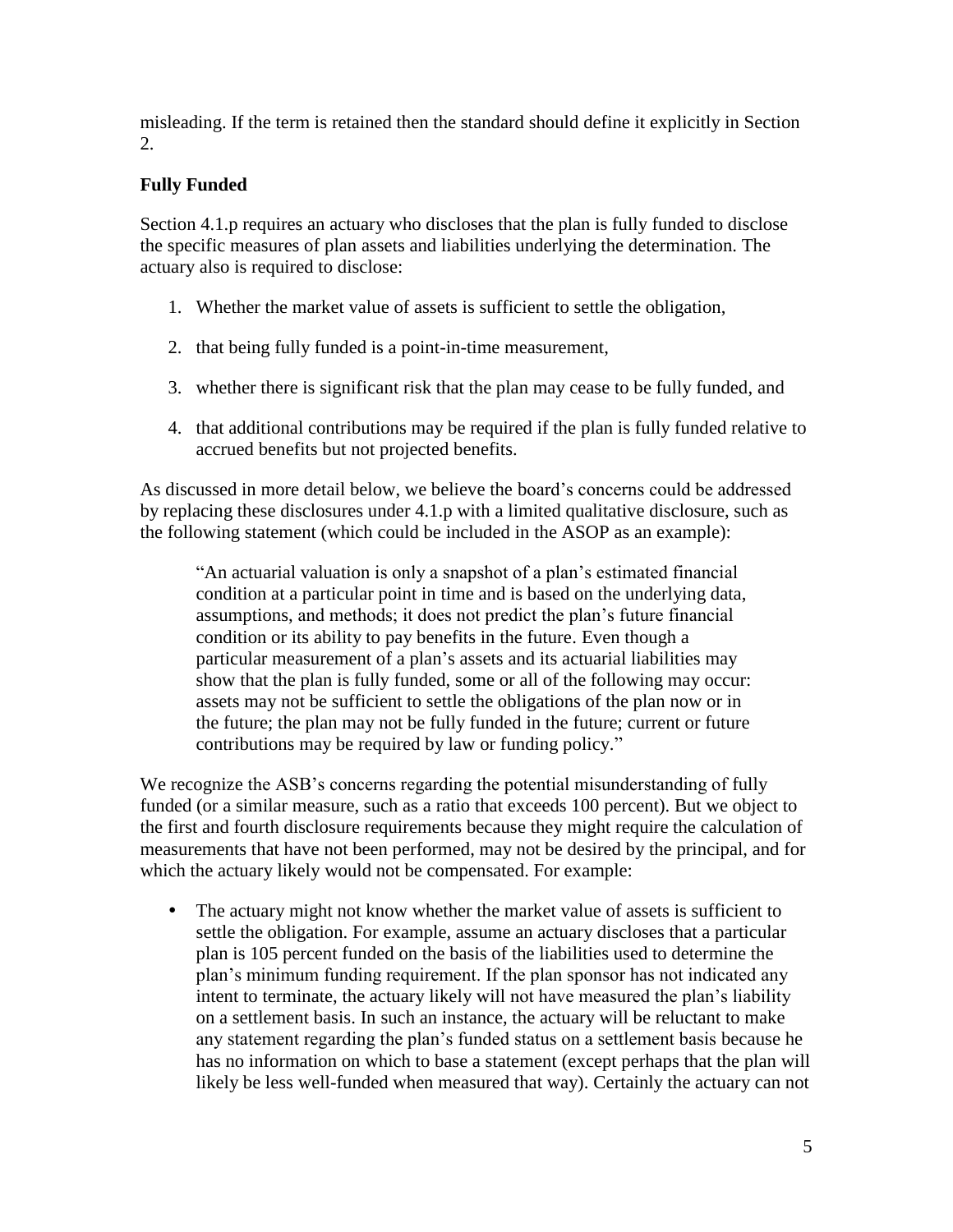and should not make any quantitative assessment without doing additional work that is out of the scope of his or her engagement with the principal.

 The fourth disclosure requirement could be read to require the actuary to make a quantitative assessment of the plan's funded status on a projected basis (even though that assessment itself need not be disclosed). Such an assessment may not be available and may be beyond the scope of the engagement. It is also unclear why the fourth disclosure requirement always should be made, since most often a fully-funded plan is fully funded relative to accrued benefits or liabilities but not relative to projected benefits. In those cases, future contributions not only may be required but are expected to be required. If this requirement is retained, we suggest that Section 4.1.p be clarified to reflect the expected relationship between full funding under the particular measurement being used and the need for future contributions based only on existing, if any, quantitative measurements relative to projected benefits.

### **Future Assessments and Projections**

 $\overline{a}$ 

In several areas (for example, Section 3.13.4, 3.13.5 and 4.1 l), the actuary is required to examine the progression of costs and/or contributions and potentially make certain disclosures based on the results. Such a requirement could require extensive additional work that the principal may not need and for which the principal is not willing to compensate the actuary. We believe that these sections should be revised to state specifically that they do not require that the actuary perform additional calculations that are outside the scope of the engagement with the principal. $2^2$ 

In some situations in the ordinary course of the actuary's work, there may be a reason to expect a significant trend of either increasing or decreasing contributions. In such situations it would seem appropriate to disclose this expectation with a qualitative statement. For example, in the case in which the actuarial value of assets is significantly higher than the market value of assets, the actuary may state that this creates an expectation of higher contribution requirements in the future, without being obligated to determine the actual magnitude of the expected increases.

 $2<sup>2</sup>$  It is important that these sections of the standard explicitly do not require calculations that are outside of the scope of the engagement with the principal. An example of a situation in which the disclosures in these sections should not apply is when an open-group projection of the liabilities would reveal that emerging demographic trends will result in significantly higher or lower normal costs in future years. The actuary will only be aware of this trend after performing an open-group projection, which frequently is not part of the engagement with the principal. If this situation leads to a required disclosure under the standard, actuaries would need to perform complex projections as part of every valuation in order to comply.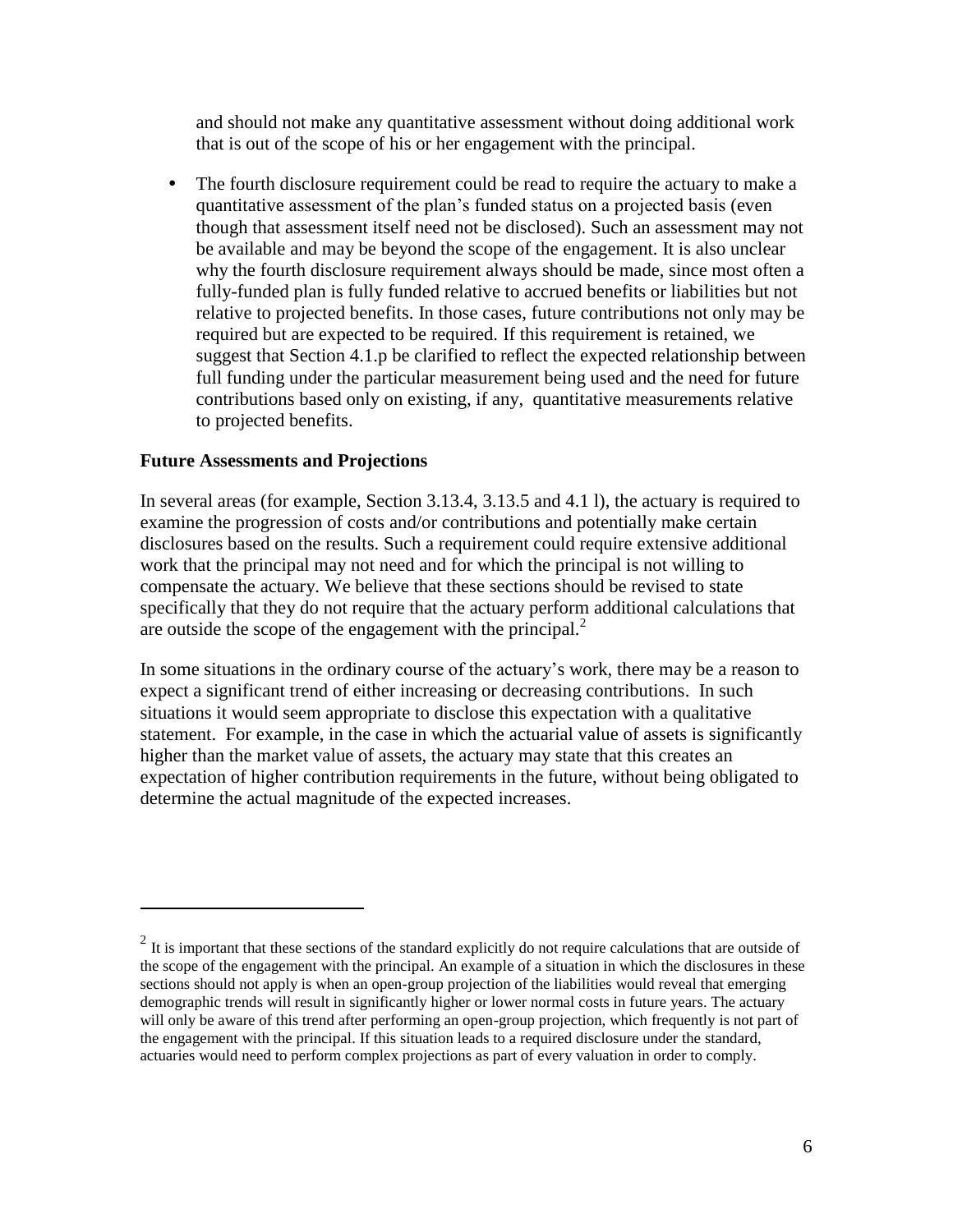#### **Chosen Actuarial Present Value Type**

Section 4.1i requires disclosure of "the type of actuarial present value… and a general description of the implications of the chosen… type." We believe this section should be eliminated for several reasons. First, as noted in our comments on Section 3.7, we believe that it is not appropriate to categorize a present value based solely on the discount rate used to determine it. Disclosing such a categorization would be oversimplified and misleading. This concern is allayed if our comments on Section 3.7 are addressed and the descriptions of the present-value types are modified to make clear that only the discount rate is being categorized rather than the entire present value.

Second, the notions of market-consistent and market-derived liabilities continue to evolve, and the lines between them are still in flux. As a result, actuaries may be reluctant to describe a present value as falling into one of these subcategories. We note that if Section 4.1i is retained, this particular concern could be addressed by specifying that the actuary only need categorize the discount rate as more generally market derived without specifying whether it is market consistent.

Third, the requirement to categorize a present value in situations in which the actuary does not select the assumptions is problematic as it may be interpreted as the actuary endorsing or concurring with the assumption by providing such categorization. We believe, finally, that disclosures required in other portions of this standard as well as by ASOPs No. 27 and No. 41 provide sufficient information to the user.

In the event that this section is retained or moved to ASOP No. 27, we strongly believe that the disclosure should be limited to the type of discount rate and should be required only in situations in which the actuary selects the assumptions used to determine the present value. The requirement to disclose the implications of the type of present value is vague and the sample implications are both speculative and oversimplified (plans often require a variety of measurements with potentially conflicting incentives). The incentives inherent in a particular present-value measurement will vary with the context and purpose of the measurement. Identifying one incentive without identifying other incentives relevant for a particular measurement may be perceived as misleading the user of the information. The likely result of such a requirement is that actuaries easily could be challenged as not meeting the requirement, because particular implications or incentives that were not explained proved to be significant in retrospect. The requirement to disclose implications, particularly about investment policies, seems to go well beyond what we believe the actuary should be required to communicate to a principal or interested party.

#### **Amortization Method**

In the request for comments within the exposure draft, items 5 and 9 (Page x) touch on the issue of disclosure with respect to the contribution-allocation procedure. We wish to comment specifically on the amortization method aspect of that procedure. Sections 2.6 and 2.8 provide definitions of these terms. Section 3.13 provides guidance on what the actuary should consider, and what to disclose when selecting and using these procedures.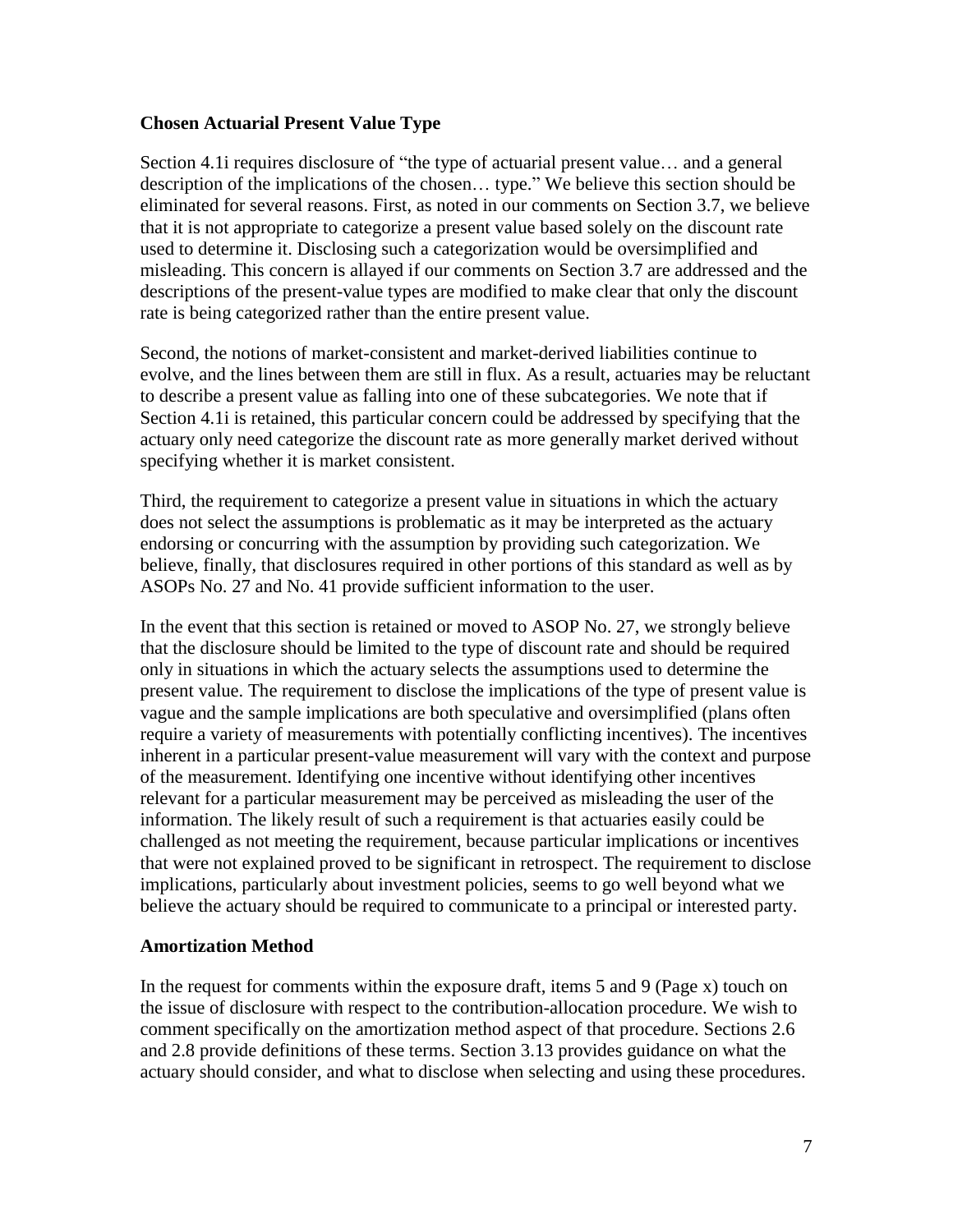We are concerned that the only specific guidance on the amortization method is implicit: the actuary should select a contribution allocation procedure that "in the actuary's professional judgment, **is consistent with the plan accumulating adequate assets to make benefit payments when due"** (Section 3.13.2). **T**he guidance for mandated methods similarly requires disclosure when the procedure is "significantly inconsistent" with the accumulation of sufficient assets (Section 3.13.2). We suggest that, given the common understanding of the term amortization<sup>3</sup>, it would be appropriate for ASOP No. 4 to provide explicit guidance on the selection and evaluation of an amortization method (just as is provided for the actuarial cost method, in Section 3.12). In particular, the standard should provide guidance regarding certain characteristics of an amortization method that should be disclosed. For example:

"If the amortization method is not anticipated to reduce the unfunded liability (i.e., the unfunded liability is expected to increase because contributions are less than normal cost plus interest on the unfunded liability), OR the unfunded liability is not ever expected to be fully amortized, even if all actuarial assumptions are realized and contributions are made when due, then this fact should be disclosed. These situations can arise under the following amortization methods:

1. The amortization payments in the current year are less than interest on the unfunded liability (typically the case early in the amortization period when payments are a level percentage of an increasing payroll and the amortization period is sufficiently long), OR

2. The amortization period is reset each year to the original period (open or rolling amortization), so that amortization of the liability never is completed."

We believe that these situations should be disclosed. Consideration also should be given as to whether the standard should discourage an actuary from recommending (or selecting) an amortization policy that has BOTH of the features described in 1 and 2 above, since, in that case, the unfunded portion of the liability will be expected to grow rather than be amortized (i.e., there is perpetual negative amortization). Describing this as an amortization method may be misleading, given the common understanding of what amortization means (referenced above).

These disclosures should apply regardless of whether the amortization method is selected by the actuary, prescribed by applicable law, or selected by others.

The Pension Committee appreciates the opportunity to comment on this matter and would be happy to discuss any of these items with you at your convenience. Please contact

 $\overline{a}$ 

 $3$  Amortize: to liquidate or extinguish (a mortgage, debt, or other obligation), especially by periodic payments to the creditor or to a sinking fund. www.dictionary.com